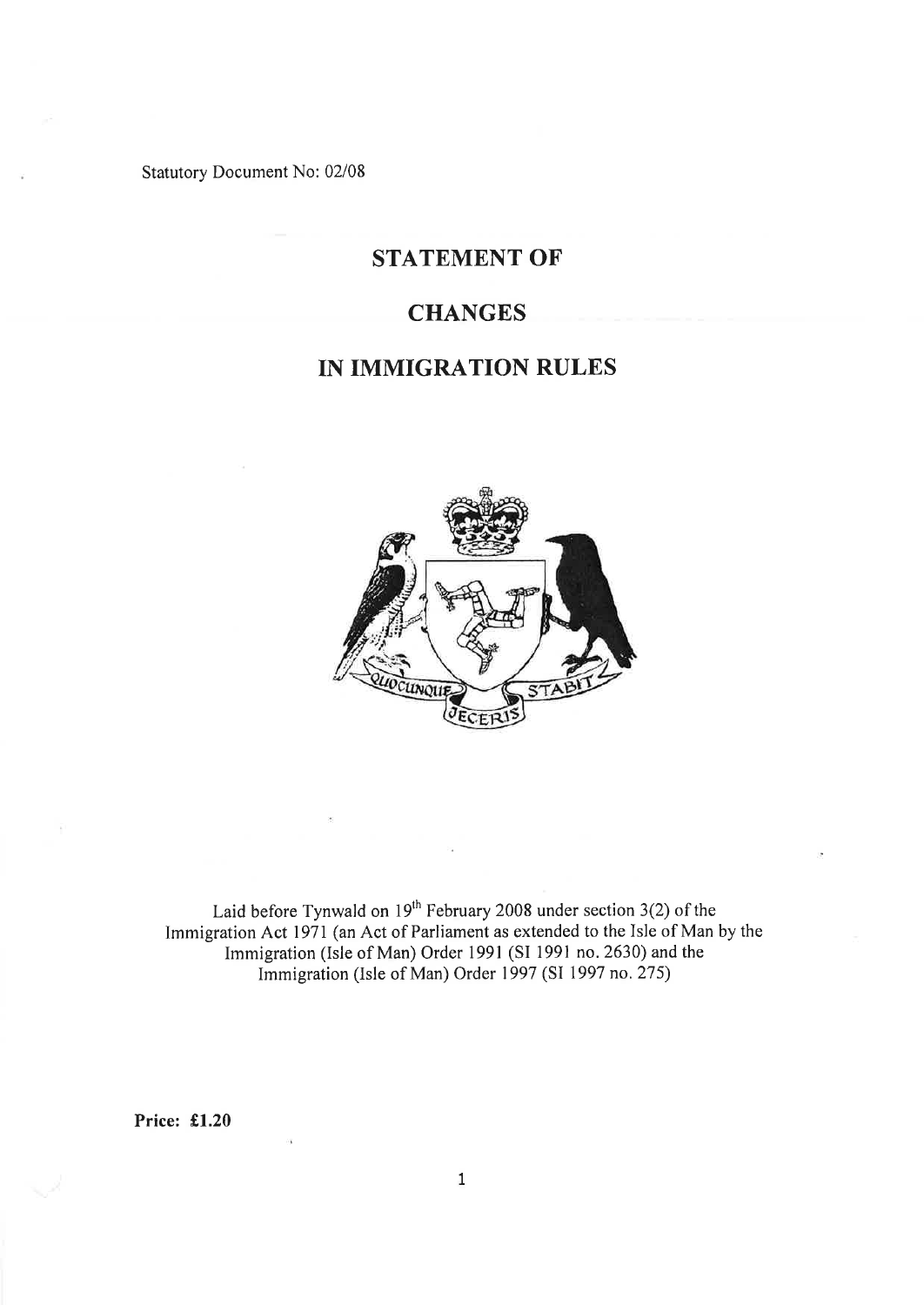### STATEMENT OF CHANGES IN IMMIGRATION RULES

His Excellency the Lieutenant Governor has made the changes hereinafter stated in the Rules laid down by him as to the practice to be followed in the administration of the Immigration Act 1971 (an Act of Parliament as it has effect in the Isle of Man)<sup>(a)</sup> for regulating entry into and the stay of persons in the Isle of Man and contained in the Statement laid before Tynwald on 17<sup>th</sup> May 2005<sup>(b)</sup>

These changes take effect on

1. In the definition of "employment" in paragraph 6 after "includes paid and unpaid employment," there is inserted  $-$ 

"paid and unpaid work placements undertaken as part of a course or period of study,",

2. In paragraph 56A(ii) "paragraph  $57(i) - (vi)$ " is deleted and there is inserted -"paragraph  $57(i)$ - $(ix)$ ".

3. In paragraph 57 paragraph (i) is deleted and there is inserted  $-$ 

- "(i) has been accepted for a course of study which is to be provided by or undertaken at an organisation which is included on the Register of Education and Training Providers, and is at either;
	- (a) a publicly funded institution of further or higher education which maintains satisfactory records of enrolment and attendance of students and supplies these to the Isle of Man Immigration Office when requested; or
	- (b) a bona fide private education institution; or
	- (c) an independent fee paying school outside the maintained sector which maintains satisfactory records of enrolment and attendance of students and supplies these to the Isle of Man Immigration Office when requested; and".
- 4. In paragraph 57 paragraphs (iv)–(vi) are deleted and there is inserted  $-$ 
	- "(iv) [Not Used]
	- $(v)$  [Not Used]

Extended to the Isle of Man by S.I. 1991 No 2630 and S.I. 1997 No 275 (a)

s.D. 62105 amended by 692105,442/06,547106,781106,871/06, 124107,303107 and 534107 (b)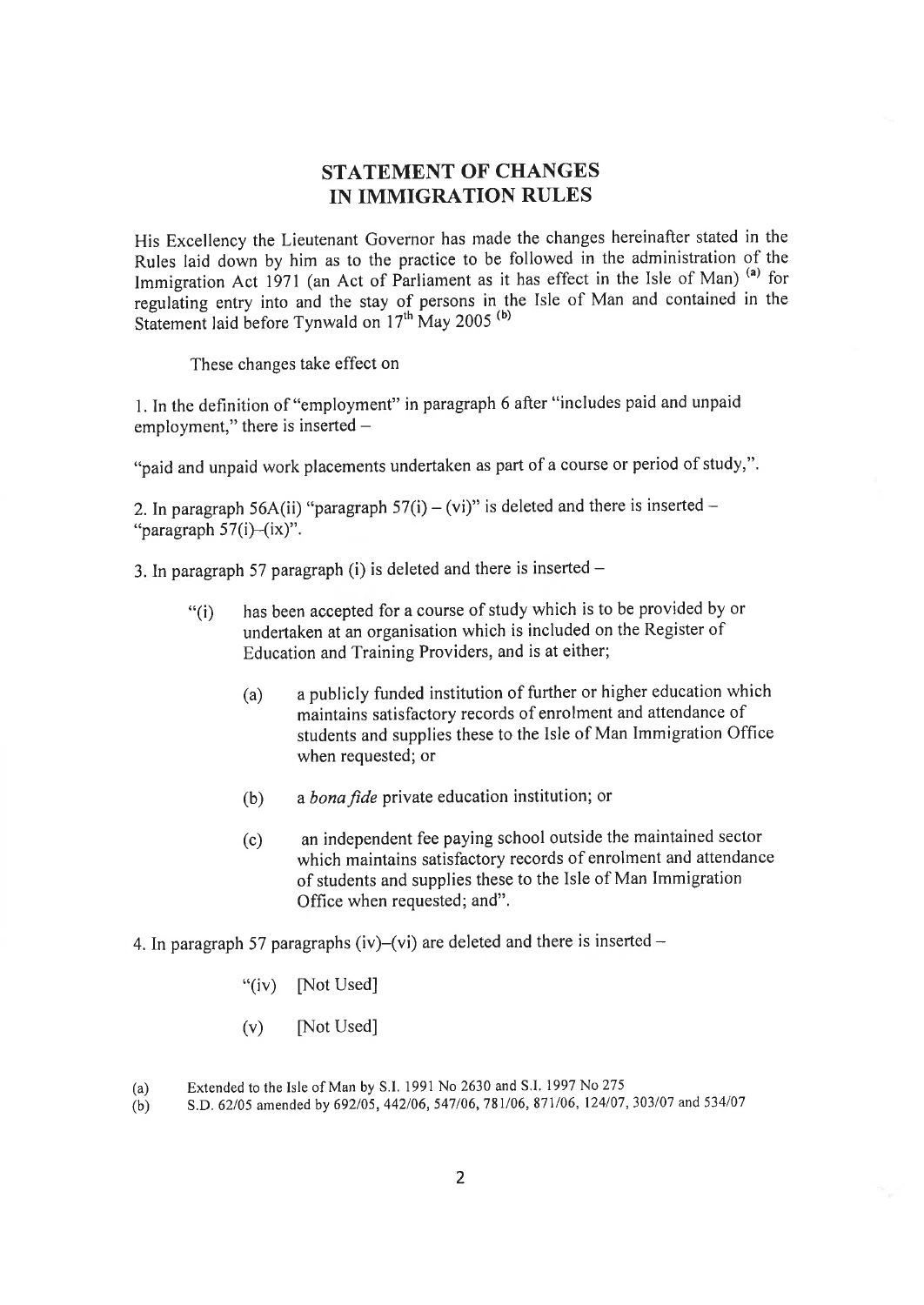- (vi) intends to leave the Isle of Man at the end of his studies; and
- (vii) does not intend to engage in business or employment other than
	- (a) work experience forming an integral part of his studies as certified by the educational establishment at which he is studying, or:
	- (b) casual work, for a maximum of 20 hours per week during term time or full time during vacations;

In each case before the student commences the employment referred to in sub-paragraphs (a) or (b) above he must produce a valid document issued by the Department of Trade and Industry confìrming that he has been granted permission to work as a student in accordance with the Overseas Student Scheme, and

- (viii) is able to meet the costs of his course and accommodation and the maintenance of himself and any dependants without taking employment or engaging in business or having recourse to public funds, and
- (ix) holds a valid Isle of Man entry clearance for entry in this capacity."

5. In paragraph 60(ii) "paragraph 57(i)-(vi)" is deleted and there is inserted - "paragraph  $57(i) - (viii)$ ".

6. In paragraph 69A paragraph (i) is deleted and there is inserted  $-$ <br>
"(i) (a) meets the requirements for admission as a st

- meets the requirements for admission as a student set out in paragraph 57(i)-(viii); or
	- (b) met the requirements for admission as a student set out in paragraph 57 (i)-(iii) in the previous academic year and continues to meet the requirements of paragraph 57 (iv)-(viii); and".
- 7. In paragraph  $69G$  paragraph (i) is deleted and there is inserted  $-$ 
	- "(i) (a) meets the requirements for admission as a student set out in paragraph 57(i)-(viii); or
		- (b) met the requirements for admission as a student set out in paragraph 57 (i)-(iii) in the previous academic year and continues to meet the requirements of paragraph 57 (iv)-(viii); and".

8. After paragraph 210 there is inserted  $-$  "210A  $-$  210H [Not used].".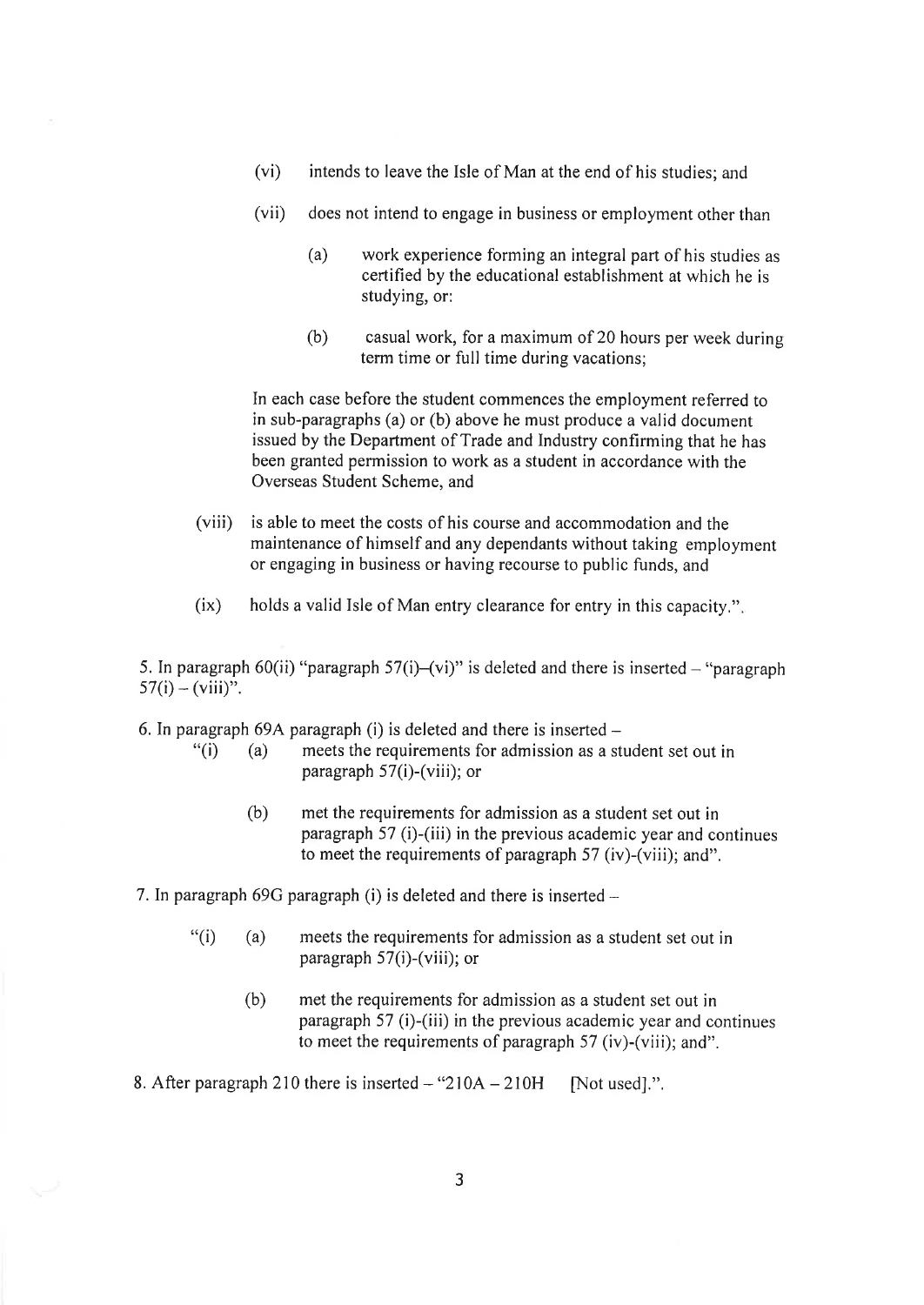- 9. In paragraph 326(2) paragraphs (i)-(iv) are deleted and there is inserted  $-$ 
	- $``(i)$ [Not used]
	- [Not used]  $(ii)$
	- as a minister of religion, missionary or member of a religious  $(iii)$ order; or
	- on the basis of marriage to or civil partnership with a person settled  $(iv)$ in the Isle of Man or as the unmarried or same sex partner of a person settled in the Isle of Man; or
	- as a person exercising access rights to a child resident in the Isle  $(v)$ of Man; or
	- as the parent of a child at school; or  $(vi)$
	- $(vii)$ following the grant of asylum.".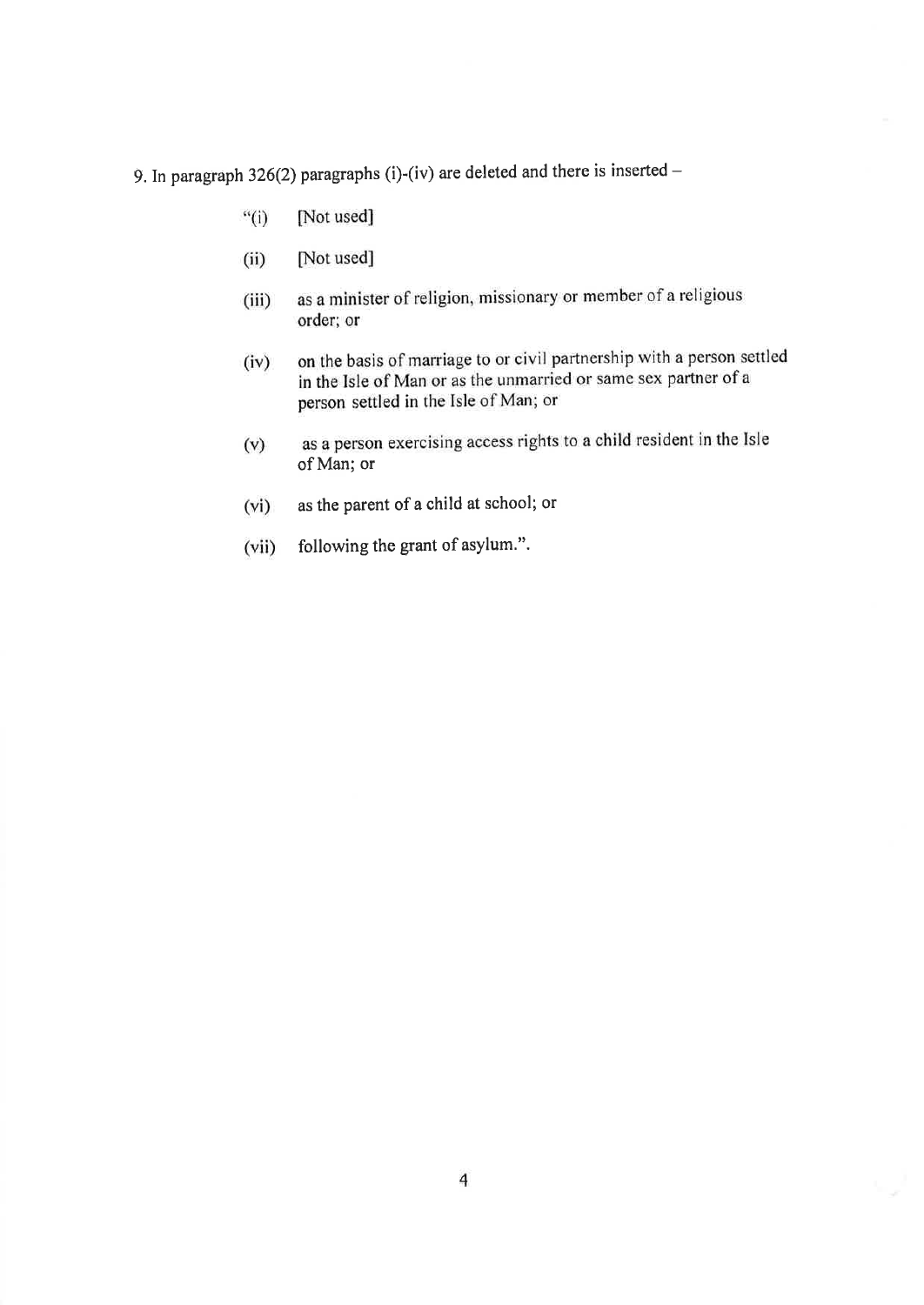#### EXPLANATORY NOTE

#### (This nole does not form pørt of the Slatemenl of Changes in Immigration Rules)

This Statement of Changes contains the following policy changes:

- An amendment to the definition of "Employment" in the Interpretation Section of the rules to prevent student visitors, who are in the United Kingdom under this category in the United Kingdom Immigration Rules, from undertaking a paid or unpaid work placement in the Isle of Man as part of a course of study in the United Kingdom. a
- Amendments to the rules relating to Students to rename the DfES' Register of ۰ Education and Training Providers as the Register of Education and Training Providers.
- Amendments to the rules relating to Students to re-number paragraphs following rule changes adopted in the United Kingdom which have not been adopted in the Isle of Man. a
- Amendments to the rules relating to the categories of "Re-sits of examinations" and "Writing up a thesis" as a result of the amendments to the rules for Students. a
- A consequential amendment to the rules relating to "Parent of a child at school", necessitated by the changes to the student requirements.
- Amendments to paragraph 326(2) of the Immigration Rules, relating to Registration with the Police, to re-number the paragraphs in line with the United Kingdom Immigration Rules. a

A summary of each of the policy changes contained in this Statement of Changes in Immigration Rules follows:

#### The definition of Employment

The new category of Student Visitors which was introduced in the United Kingdom Immigration Rules in April 2007 and allows for the admission of short term students who wish to study in the UK for six months or less but who do not wish to take part-time employment or seek an extension to their visitor leave. This provision was not extended to the Isle of Man as there were no courses available here which would be suitable for this scheme. As part of some educational and vocational courses students are required to undertake a work placement for which they can receive payment; in other instances no payment is received, The new category was not intended to allow student visitors to undertake such work placements and the amendment to the definition of "Employment" seeks to clarify the position that student visitors are not permitted to undertake a work placement (paid or unpaid) as part of their course. Such students will require prior entry clearance as a student. This amendment has been included in the Isle